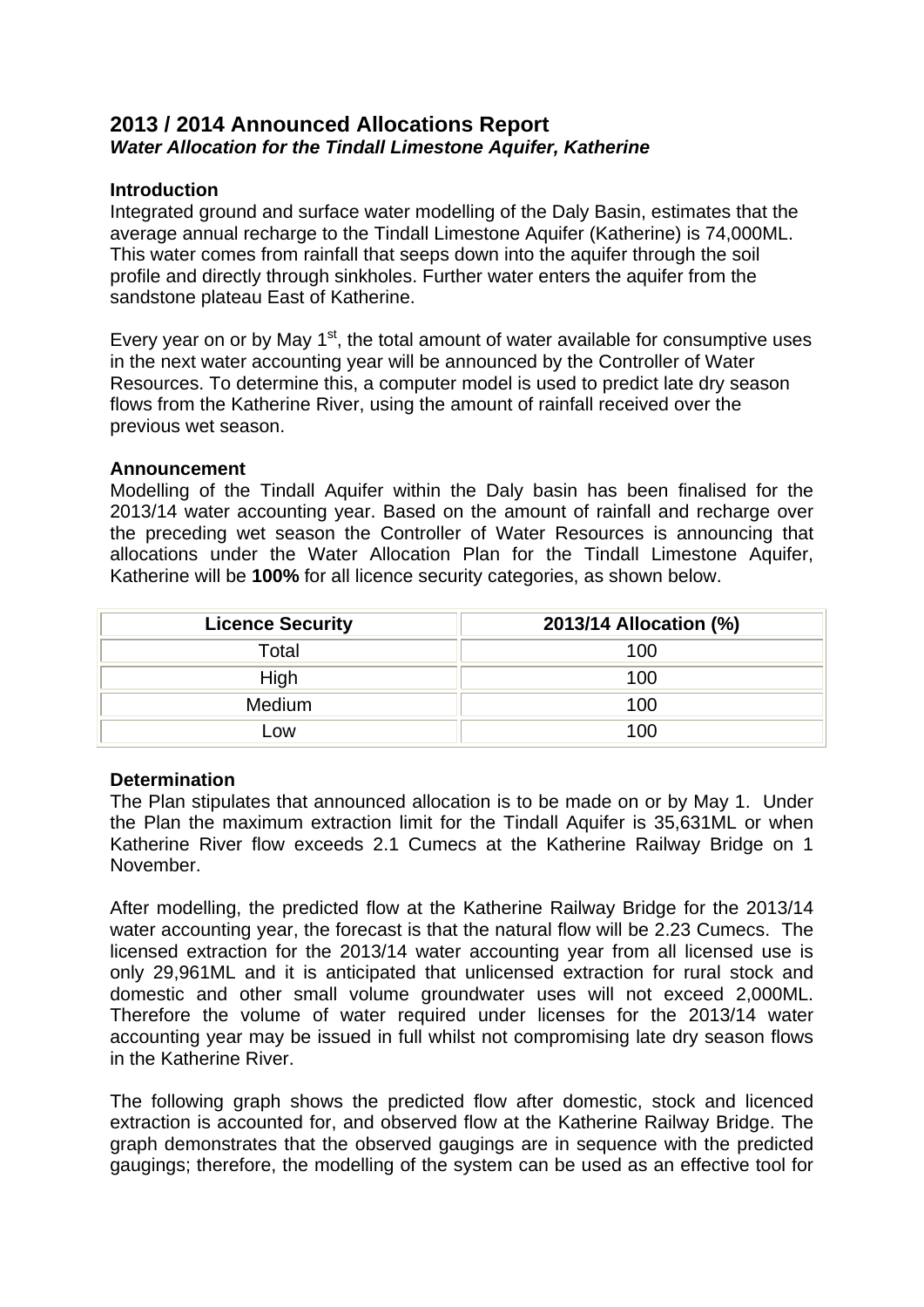announced allocations. The variation between the gauged flow and predicted flow in late 2011 can be attributed to early localised rainfall events around that time.



**Figure 1: Observed and predicted discharge of the Katherine River at the Railway Bridge from mid-2008 to mid-2013.** 

#### **Water Licensing & Compliance**

For the 2012/13 water accounting year, the following table details the volume of water extraction, current level of compliance and the type and nature of trades.

| Reported water use*:               | 9,780ML |
|------------------------------------|---------|
| Rural stock & domestic use**:      | 1,568ML |
| Number of new S&D bores drilled:   | 5       |
| Compliance inspections undertaken: | 90%     |
| Number of permanent trades:        | 0       |
| Number of temporary trades:        |         |

**\***Reported water use represents actual water use as supplied to this Department by 89% of licensees, plus estimated water use based upon previous usage or in line with original property development plan for those licensees that failed to supply all or part of their annual water use records.

\*\*Rural stock and domestic use has been estimated based on the number of domestic and stock bores extracting from the Tindall Limestone Aquifer within the Plan area at that time.

#### **Monitoring & Evaluation**

Within the 2012/2013 water accounting year (1<sup>st</sup> May 2012 to 30<sup>th</sup> April), this Department has undertaken the following assessments and monitoring observations;

#### *Groundwater Level Monitoring:*

The groundwater monitoring program for the Water Allocation Plan, Tindall Limestone Aquifer, Katherine consists of 44 monitoring bores, 38 of which are equipped with data-loggers recording water level every 2 hours. This data is validated by standing water level measurements which are manually measured using